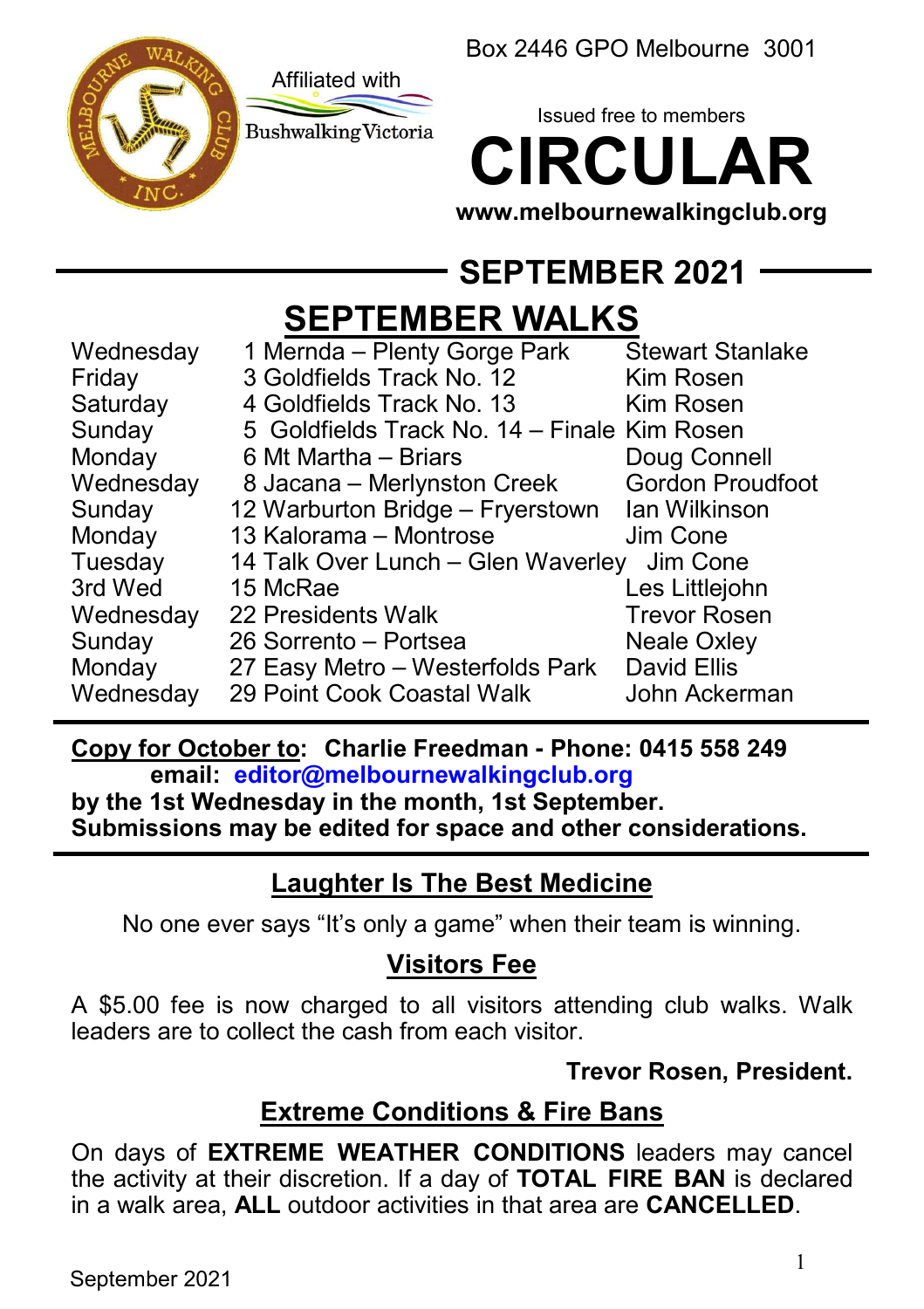# **Office Bearers 2020-2021**

<u>Club Executive</u><br>President: Trevor Rosen Senior Vice President: Charlie Freedman David Jones, & Secretary: Michael Corrigan Treasurer: Terry Simpson Activities Officer: Jenny Hosking Membership Officer: John Rankin

Sub-Committee Convenors 6 Democratic Officers<br>
Mt Buller Lodge: David Jones 6 Website Admini

Walk Coordinators Metro Walks: David Watkins, & Sunday Walks: Kim Rosen Peninsula Walks: Ron Anderson

General Committee: Kim Rosen,

Mt Buller Lodge: David Jones (Website Administrator: Charlie Freedman<br>Walter Briggs Hut: Kim Rosen (Circular Editor: Charlie Freedman Circular Editor: Charlie Freedman Activities Subcommittee: Jenny Hosking Marketing Subcommittee: Richard Simpson

Easy Metro Walks: Gordon Proudfoot<br>3rd Wed Walks: Graeme Barker

Generic email addresses to contact appropriate Club Members:<br>president@melbournewalkingclub.org membership@melbournewal **president@melbournewalkingclub.org membership@melbournewalkingclub.org secretary@melbournewalkingclub.org**<br> **treasurer@melbournewalkingclub.org treasurer@melbournewalkingclub.org webmaster@melbournewalkingclub.org info@melbournewalkingclub.org walterbriggshut@melbournewalkingclub.org bullerlodge@melbournewalkingclub.org activities@melbournewalkingclub.org**

# **Want to Holiday in Victoria?**

# **Then visit the Club's Mt Buller Lodge in summer.**

There's lots to see and do in the Mansfield and Mt Buller area, and you don't even need skis! The following websites may be useful ... Mansfield: **www.mansfieldmtbuller.com.au/event-search** Mt Buller: **www.mtbuller.com.au/Summer/events/whats-on**

For enquiries, contact the Booking Officer, Ian Morton, on 0403 991 750.

# **Federation Walks 2021**

Where: Licola Wilderness Village. Licola is a small village on the banks of the Macalister River approx. 250km east of Melbourne.

When: Friday 12th November to Monday 15th November 2021.

How: Bookings open Monday 2nd August 2021.

More Information: **www.fedwalks.org.au**

# **Membership Register**

Note that members may request that any of their details not be published in the Club's Membership Register. Email the Membership Officer: **membership@melbournewalkingclub.org**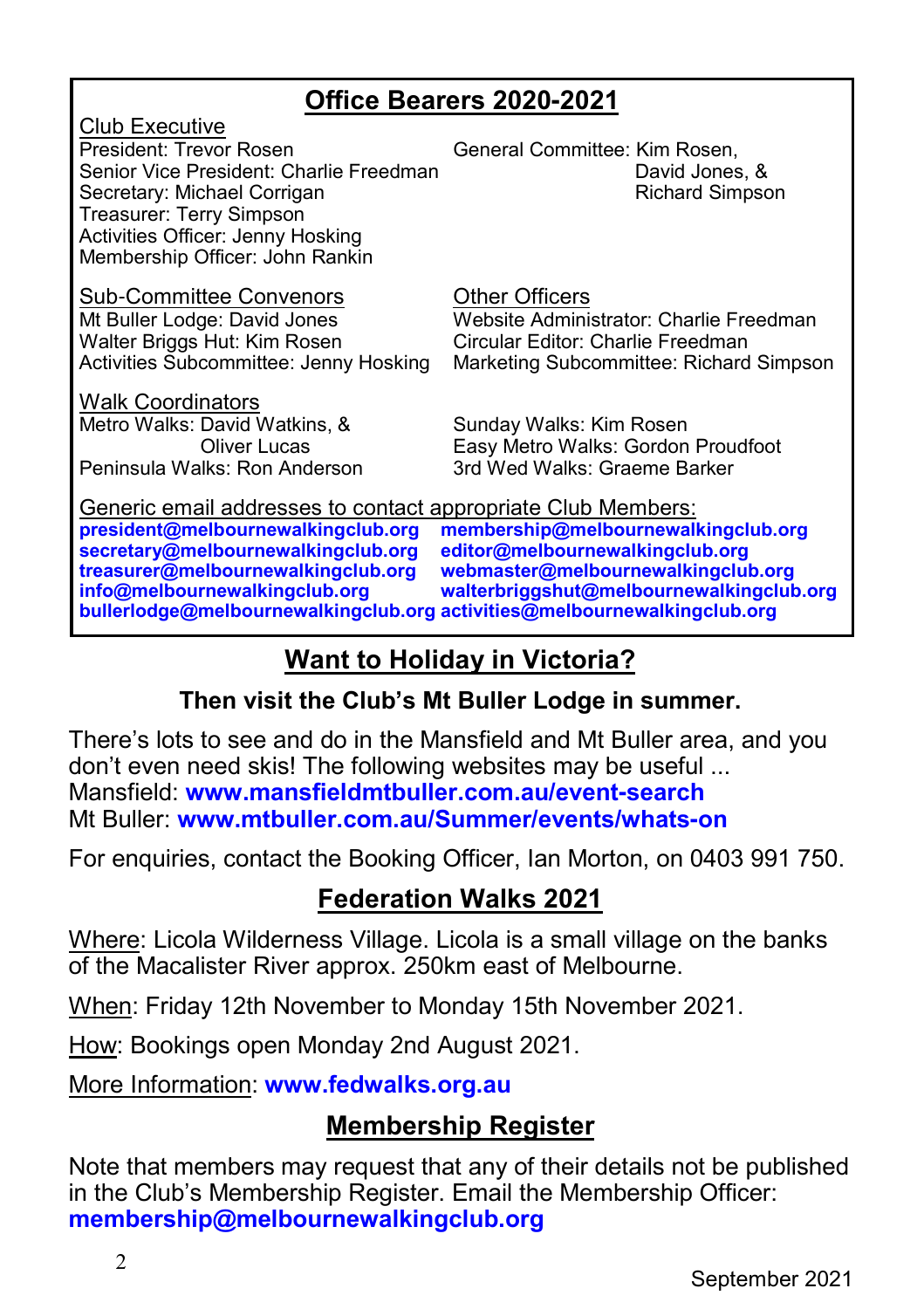# **Chatter Around the Hut**

*A long time ago on a mountain far, far away … our Club decided to build a hut. Way back then (a long time ago in 1929) Mt Donna Buang was the closest mountain with snow for skiing. But still far, far away by transport standards of the day, the Walter Briggs hut was built to extend our skiers' time on the mountain.*

Here in the 21st century, the mountain has moved closer to Melbourne and the snow now attracts even bigger crowds. The Subcommittee witnessed this after a recent working bee, exiting the forest we found cars parked on both sides of the summit road and snow seeking families filing up the centre with toboggans and toddlers in tow.

But there are many reasons to visit the mountain other than in winter.

On the way stop off in Warburton to visit the bakery for a coffee and a pie, and a doughnut, and a slice of cake, sausage roll, fresh salad roll etc (ok you get the idea!). Be tempted to walk beside the bubbling beginnings of the Yarra River or visit the redwood forest or explore a section of the 34 kilometre long O'Shannassy Aqueduct Trail. You can easily lose a day here before you even get to the mountain.

Your mind unwinds as you drive the gently winding road up to the summit of Mt Donna Buang. You are "light-years" from Melbourne. As the forest wraps around you the air temperature cools and so do any worries that hitched a ride with you from town. Enjoy the interesting drive and in cooler months count the many lyrebirds hopping from left and right across the road ahead.



Stop at Cement Creek to explore the Rainforest Gallery along a boardwalk suspended 17 meters above the forest floor and admire centuries old Mountain Ash and Myrtle Beech trees.

At the summit there are walking tracks to explore. Visit the rotunda to view the murals and read the history of the mountain. Climb the

observation tower to look for the Melbourne you left behind in the west, Mt Boobyalla to the north and Mt Victoria's radio towers in the east.

Along the track to Mt Victoria not far from the summit you will easily find what remains of the "Ski Club of Victoria" hut collapsed close beside the track. Opposite and deeper in the bush you may find the lonely chimney of the "University Ski Club" hut. It's hard to spot though. Can you find it ? (Barry Revill did)

Why not come up and check it all out for yourself.



#### **Tony Cagney – subcommittee member.**

*Come up and visit the mountain anytime. Or if you are interested in joining us for working bee at the hut or booking an overnight stay please contact us at walterbriggshut@melbournewalkingclub.org*

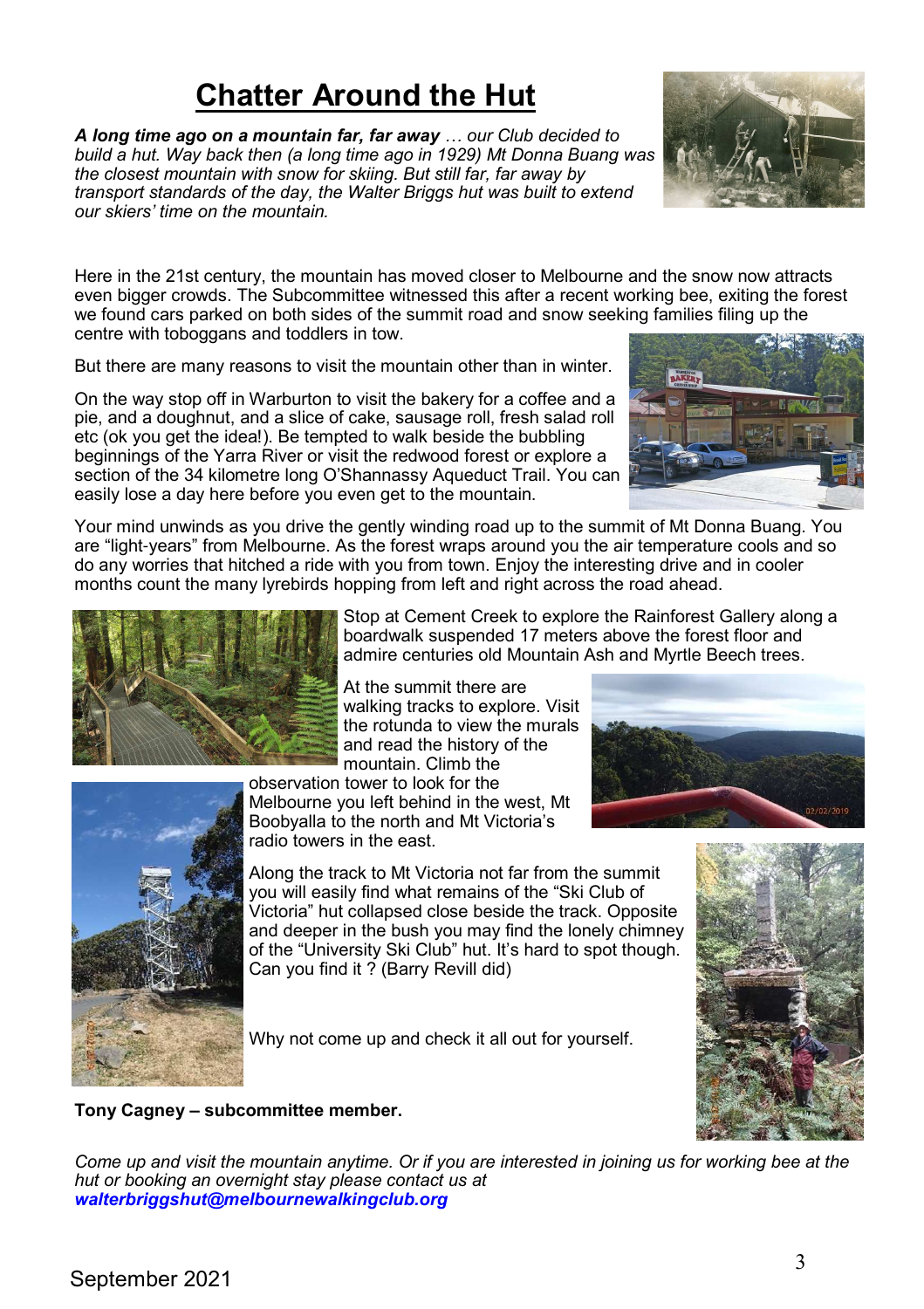# **SEPTEMBER WALKS**

#### **Wednesday 1 Sep Mernda – Plenty Gorge Park**

Leader: Stewart Stanlake **Phone: 9870 9061** 

0468 300 132

Rendezvous: Mernda rail station at 9:51am.

Maps: Melway 390, 183, 184 & 10.

Grading: Medium Distance: 13km.

Transport: 8:49am train from Flinders St and arriving Mernda 9:51am.

Morning Tea: Vicinity heritage aqueduct across Plenty River within Plenty Gorge Park.

Walk Details: Mainly through the Plenty Gorge Park, travelling south from Mernda station.

Escapes: Shortly after morning tea and lunch.

#### **Friday 3 Sep Goldfields Track No. 12 Specimen Gully Rd to Harcourt-Sutton Grange Rd**

# **NB. You must contact the leader if you intend to come on this walk.**

This is a Combined Walk with the Boroondara Bushwalkers Club with a maximum of eight walkers from each club walking on any day. Preference will be given to those walkers who are intending to walk the whole track of 210 km on 14 separate day walks.

Leader: Kim Rosen **Phone: 0422 804 816** 

Rendezvous & Morning Tea: 9.30am at the parking area near the intersection of the Coliban Channel (or Leanganook Track) and Harcourt-Sutton Grange Rd. There will be a car shuttle to the start of the walk at Specimen Gully Rd.

Maps: Melway X909 E5 & Google Maps.

Grading: Hard **Distance: 16 km.** 

Transport: Private car. Approx. 30 km (30 mins) south of Bendigo or 140 km north-west of Melbourne.

Walk Details: This is the 12th section of the Goldfields Track (GT). The walk starts at the intersection of the GT & Specimen Gully Rd and heads in an easterly direction, passing through a tunnel under the Calder Highway and gradually ascends the western side of Mt. Alexander. The climb to the top is rewarded with great views (if it isn't foggy!), and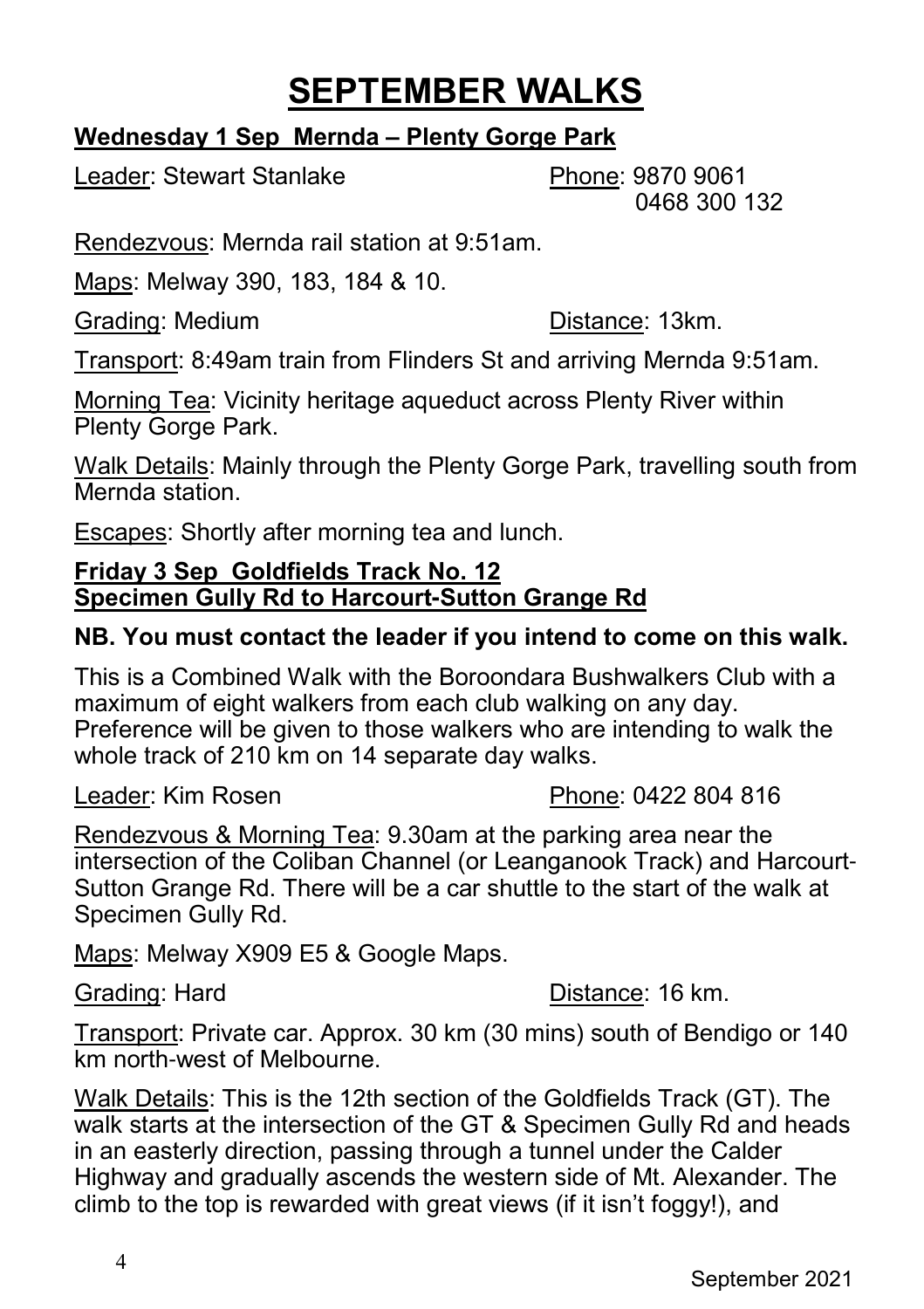amazing granite rock formations. The track descends the eastern side of the mountain, meeting up with the Coliban Channel for the first time.

Afternoon Tea: To be decided.

#### **Saturday 4 Sep Goldfields Track No. 13 Harcourt-Sutton Grange Rd to Hunts Gap Rd**

# **NB. You must contact the leader if you intend to come on this walk.**

This is a Combined Walk with the Boroondara Bushwalkers Club with a maximum of eight walkers from each club walking on any day. Preference will be given to those walkers who are intending to walk the whole track of 210 km on 14 separate day walks.

Leader: Kim Rosen **Phone: 0422 804 816** 

Rendezvous: 9.30am at the end of Hunts Gap Road near the Coliban Channel. There will be a car shuttle from here to the start of the walk at the Harcourt-Sutton Grange Road intersection with the Coliban Channel.

Morning Tea: At start of walk.

Maps: Melway X909 E5&4 & Google Maps.

Grading: Medium **Distance:** 15 km.

Transport: Private car. From Bendigo, 15 km (16 min) south.

Walk Details: This section follows the amazing Coliban Channel as it heads towards Bendigo. There are tunnels, water dissipators and other impressive engineering features.

Afternoon Tea: To be decided.

#### **Sunday 5 Sep Goldfields Track No. 14 – Finale Hunts Gap Rd to Bendigo Station**

# **NB. You must contact the leader if you intend to come on this walk.**

This is a Combined Walk with the Boroondara Bushwalkers Club with a maximum of eight walkers from each club walking on any day. Preference will be given to those walkers who are intending to walk the whole track of 210 km on 14 separate day walks.

#### Leader: Kim Rosen **Phone: 0422 804 816**

Rendezvous: 9am at Bendigo City Centre Motel. Car shuttle to start of walk at Hunts Gap Rd.

Morning Tea: At start of walk.

Maps: Melway X909 E3&4 & Google Maps.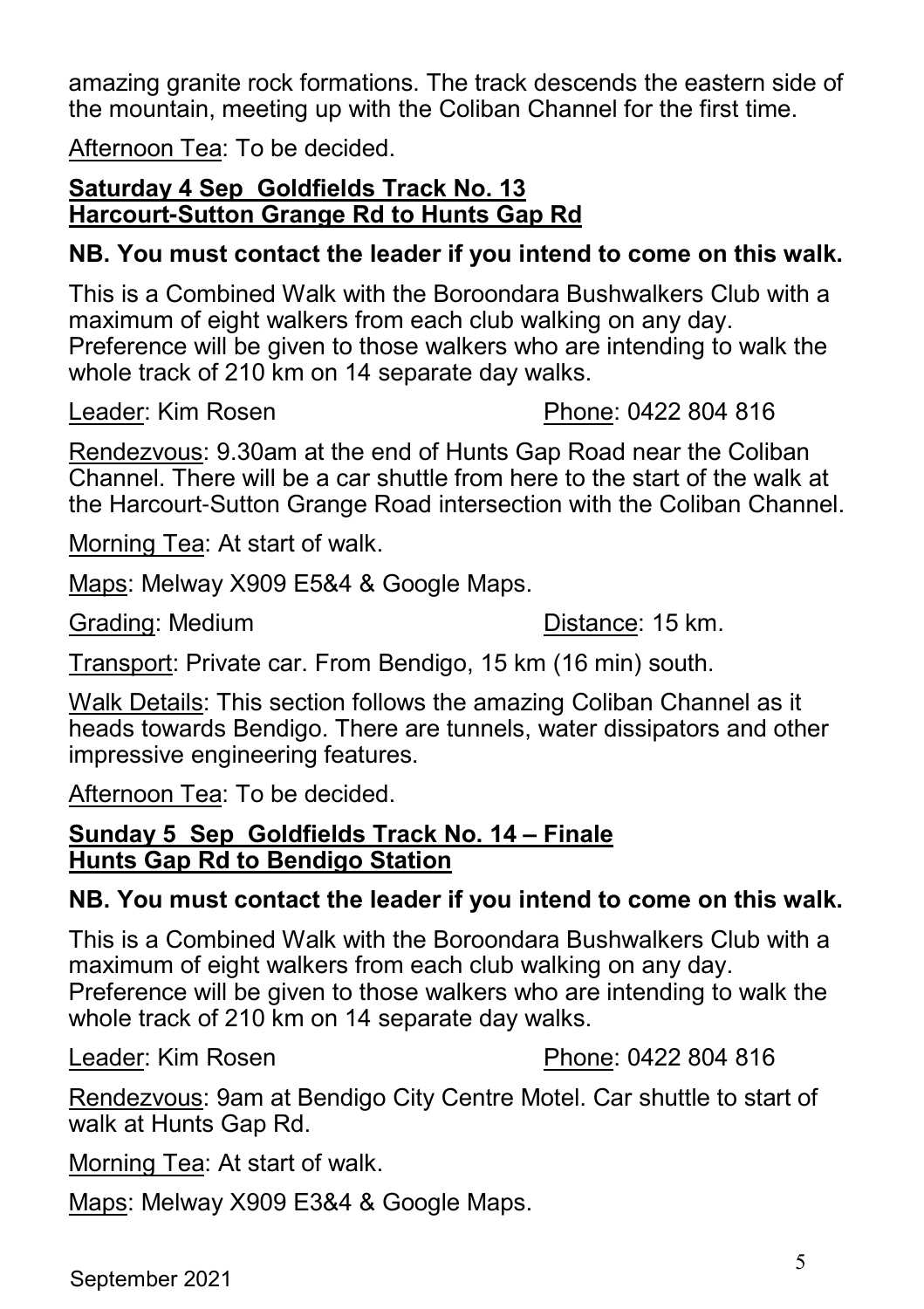Grading: Medium **Distance:** 15 km.

Transport: Private car. From Bendigo, 15 km (16 min) south.

Walk Details: This walk continues to follow the Coliban Channel towards the Sandhurst Reservoir in Bendigo and then through the old mining area of Diamond Hill. The track also takes us through the Salomon Gully Flora Reserve which should be at its Spring best. Our Goldfields Track adventure ends at the impressive Bendigo Station.

Afternoon Tea: To be decided.

#### **Monday 6 Sep Mt Martha – Briars**

Leader: Doug Connell Phone: 0419 527 653

Rendezvous & Morning Tea: 9:45am, Melway 144 J11, Mirang Av.

Maps: Melway 144 & 145 Grading: Medium Distance: 12 km.

Transport: Private car.

Walk Details: Park at the end of Mirang Av. off Watson Rd. We will make our way up to Nepean Hwy, and into the Briars Park and on to the Homestead, from there we take the Briars circuit walk and back to the cars along the Balcombe creek boardwalk. Except for the Board walk most of it is hilly.

# **Wednesday 8 Sep Jacana – Merlynston Creek – Jacana**

Leader: Gordon Proudfoot Phone: 9717 0909

0405 083 074

Rendezvous: Jacana Station at 9.15 am.

Morning Tea: At Jack Roper Reserve (Melway 7 B10). Toilets, shelter and seating in rotunda.

Maps: Melway 6 & 7 Grading: Easy Distance: 15.5km.

Transport: 8.38am Craigieburn train from Flinders Street, arriving Jacana at 9.09. Return trains from Jacana station to city on 20-minute service. (Note: walk can be shortened at Coolaroo station (about 7km) or Broadmeadows station.) There are numerous bus stops along the walk for escapes.

Walk Details: Mainly through attractive streets and parks.

Lunch: Lunch will be at John Ilhan Reserve (Melway 6 G3). Shelter and seating but no toilets available.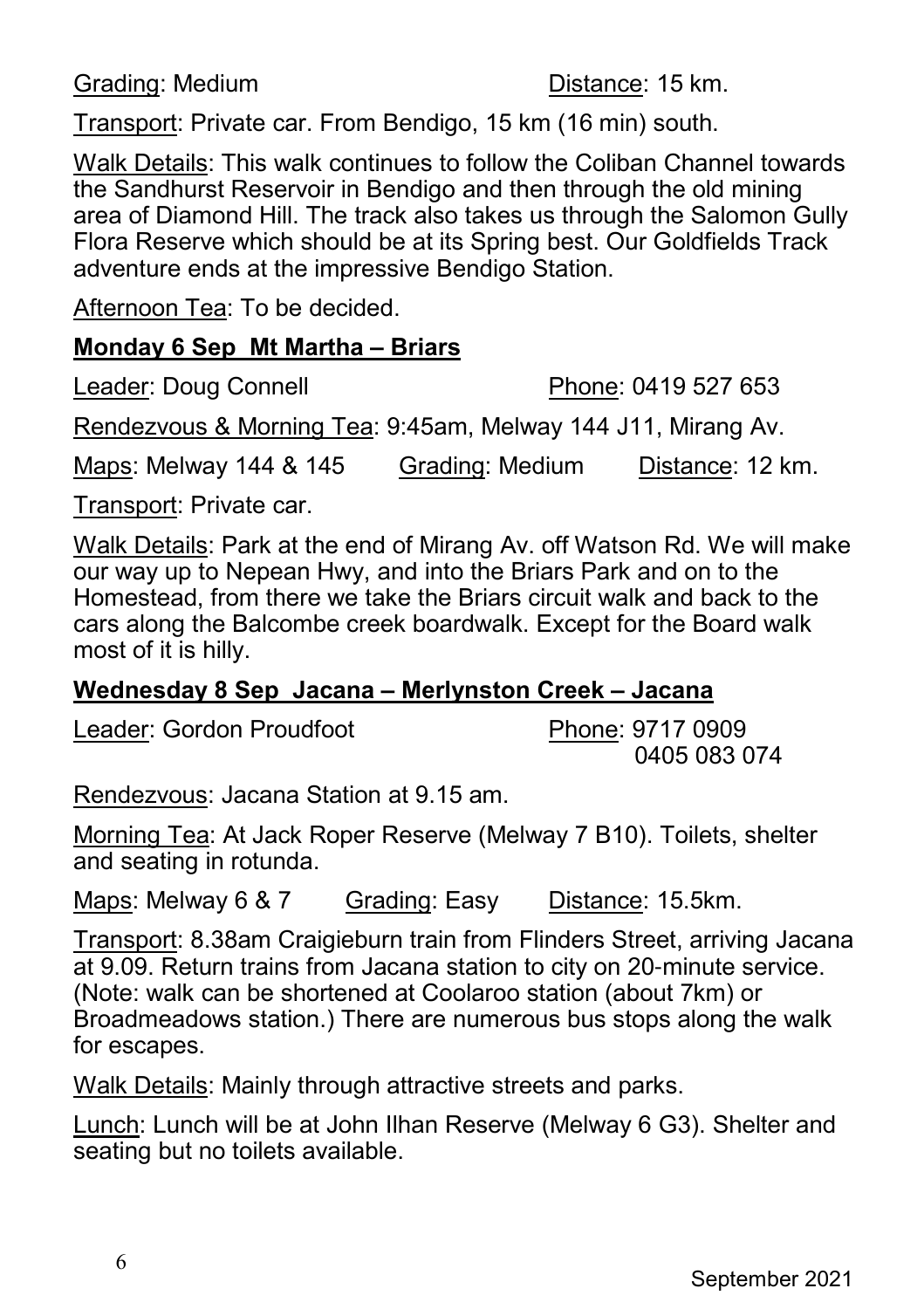#### **Sunday 12 Sep Warburton Bridge Loop (Castlemaine Diggings Park)**

#### **NB. You must contact the leader if you intend to come on this walk.**

Leader: Ian Wilkinson **Phone: 0438 419 375** 

**ianwilko59@gmail.com**

Rendezvous: 9:30 am at Warburton Bridge Camp Ground, Glen Luce, which is off the Drummond-Vaughan Rd, five minutes from Fryerstown. There are picnic tables and toilets at the campground.

Distance: Approximately 9.5 km Grading: Easy-medium.

Walk Details: This walk is mostly on comfortable 4WD tracks with a couple of steep incline sections. We will leave the Warburton Bridge campground on the Loddon River via the Bridge Track, then south on Smuttas Track, east along Salters and Columbine Creeks and north up Hunters Track before cutting back to Smuttas Track for the return journey. **So we can provide after-walk refreshments, please let Ian know by the end of Friday September 10 if you will be attending**.

#### **Monday 13 Sep Kalorama – Doongalla – Montrose**

Leader: Jim Cone **Phone: 9560 8175** 

Rendezvous: Croydon Bus Stand 688, south side of Croydon Station at 8.37am. Bus departs at 9.10am.

Maps: Melway 52 & 66 Grading: Medium Distance: 11.2km.

Transport: 7.55am train from Flinders Street arriving at Croydon at 8.37am. Return from Montrose Town Centre (Melway 52 D7), bus 688.

Morning Tea: At Doongalla Forest Reserve adjoining Ridge Road. Limited tree shelter.

Walk Details: A very attractive walk through well formed tracks in Dandenong Ranges National Park. Some hills but no real challenges. Walking poles may be helpful on downhill tracks. Lunch at Doongalla Homestead site.

Notes: There are no escapes. Toilets at Rail Station and at lunch, otherwise bushes.

#### **Tuesday 14 Sep Talk Over Lunch: Glen Waverley – Brandon Park**

Contact: Jim Cone **Phone: 9560 8175** 

Rendezvous: 10.00am at Glen Waverley Station. Leader will meet this train.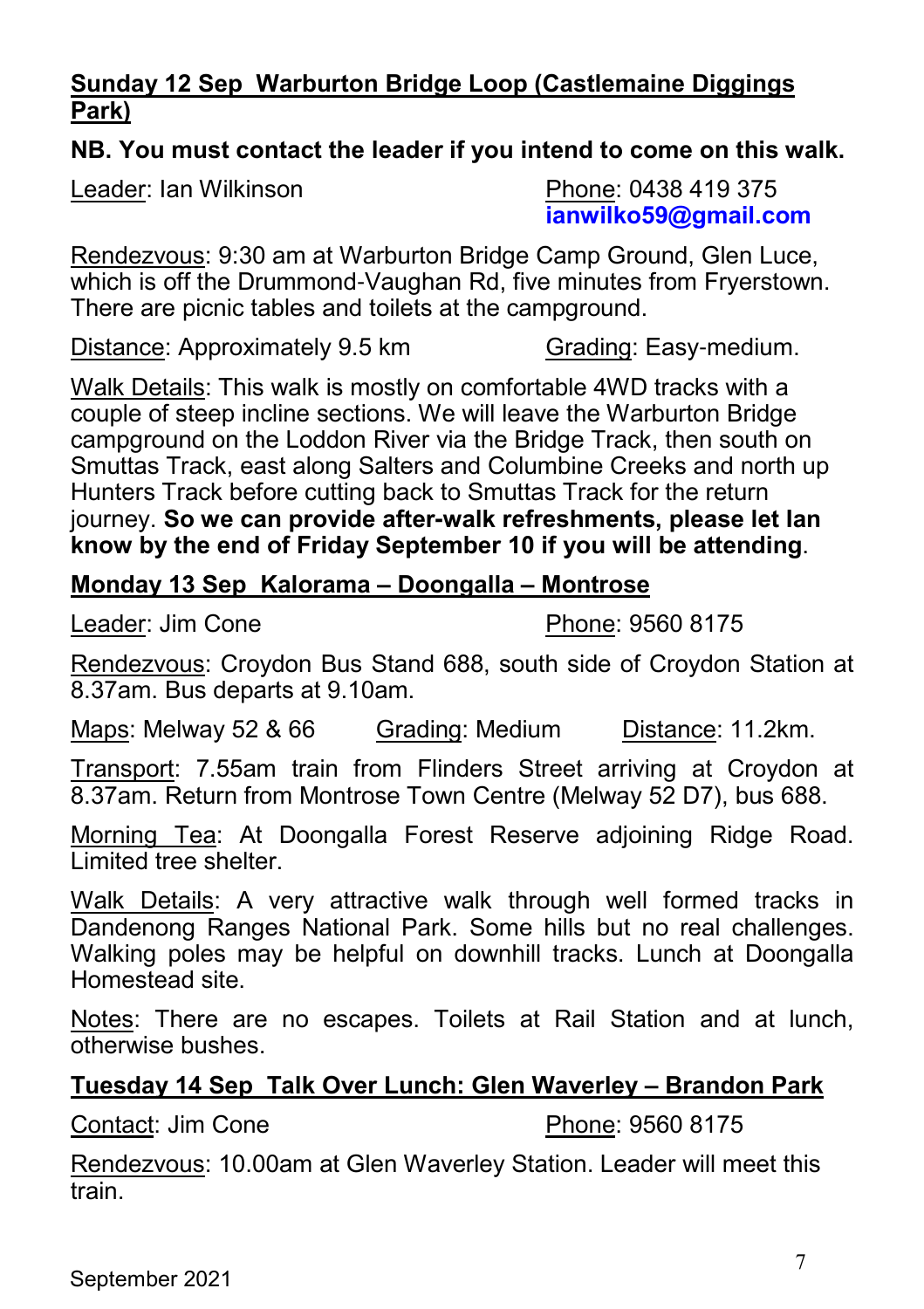Morning Tea: Approximately 10 minutes into walk.

Maps: Melway 70 & 71 Grading: Easy Distance: Approx 4.5km.

Transport: 9.18am Glen Waverley train from Flinders Street arriving at Glen Waverley at 9.54am. For those in Eastern and Southern suburbs the 902 bus (Airport West to Chelsea/Chelsea to Airport West route) has a 12-15 minute service. Bus calls at Glen Waverley Station. Bus travel time Nunawading to Glen Waverley is 9 minutes, Nunawading to Village Green Hotel is 26 minutes. Travel time from Chelsea to Village Green Hotel is 41 minutes.

Note for travellers from the Frankston direction: Trains will not stop at Bonbeach, Chelsea or Edithvale stations. Refer PTV website for bus shuttle to connect with 902 bus.

Walk Details: An easy walk through Waverley open spaces, suburban streets and wetland areas.

Lunch: Village Green Hotel between 12 noon and 12.30pm, Melway 71 **B**9

Lunch-only Details: Meet at Village Green Hotel between 12 noon and 12.30pm. 902 bus stop beside hotel on Springvale Road. Ample car parking.

Notes: Visitors welcome. Please advise leader by 10 September if attending the lunch. Cost of 1 course seniors main meal \$9.95.

Lunch Choices: Vegetarian Pasta, Roast of the Day, Grilled Fish and Chips, Crispy Fish and Chips, Chicken Parmigiana and Sirloin Steak. Seniors Garlic Bread is \$3.

#### **3rd Wed 15 Sep McRae**

Leader: Les Littlejohn Phone: 5987 2215

0409 400 302

Rendezvous & Morning Tea: 10.16am near children's playground, just east of Eastern Lighthouse, Melway 158 K10.

Maps: Melway 158 & 159 Grading: Easy.

Distance: am 4 km return towards Rosebud, pm 3 km return towards Dromana.

Transport: Car: To car park just east of Eastern Lighthouse, Melway 158 K10.

Public Transport: Route 788 bus from Frankston Station departing at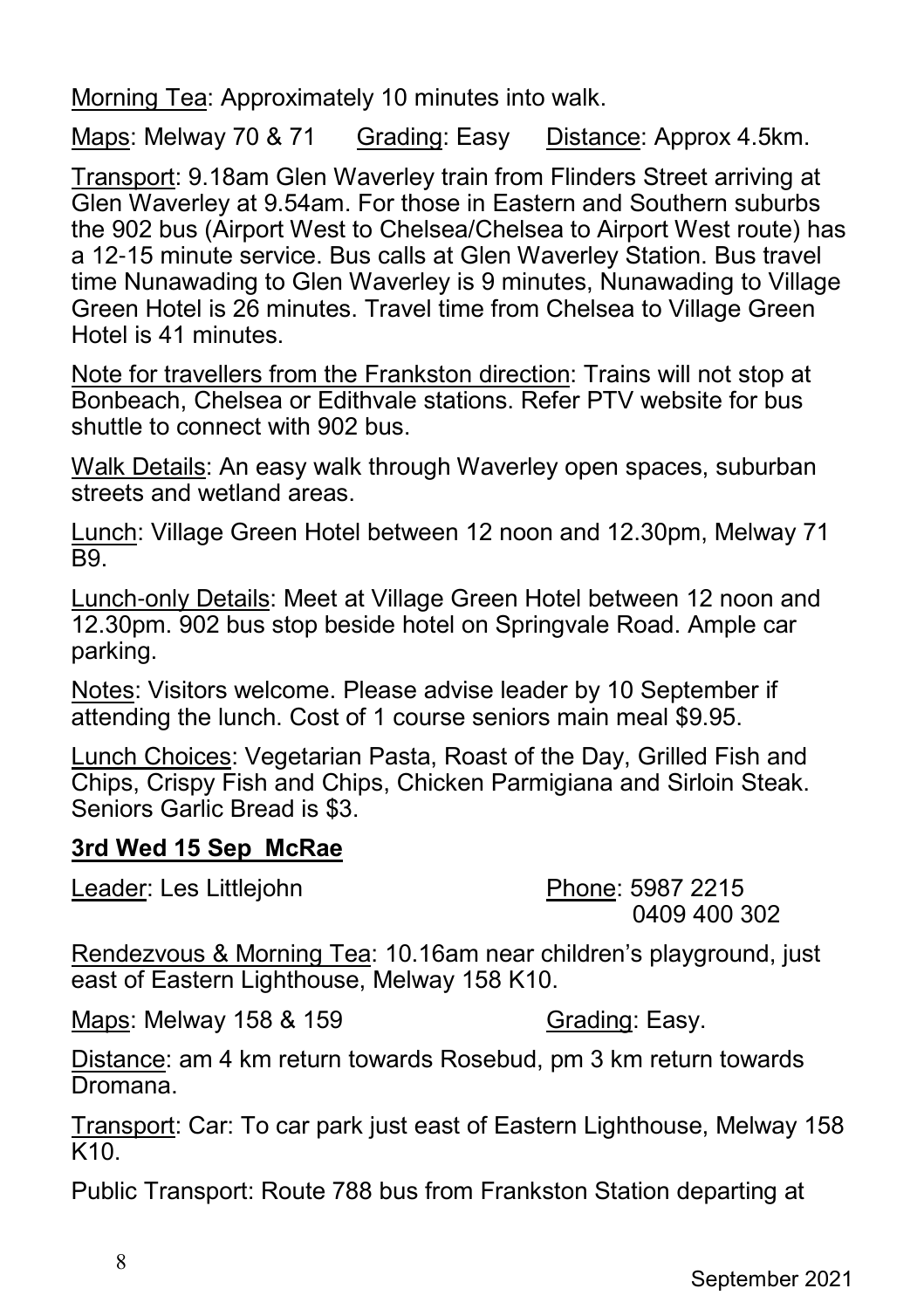9.19am. Trains from Flinders Street will be affected by works, with buses operating between Mordialloc and Frankston. No altered timetable is currently shown, but suggest a train from Flinders Street at 7.37am would cover extra time. Best return bus at 2.18 pm; they run about every 45 minutes.

Walk Details: am. We will walk towards Rosebud pier via quiet back streets and return to the start via the pleasant walking track. Lunch will be taken at the rendezvous point so lunches can be left in a vehicle if desired.

pm. We will walk towards Dromana, probably as far as Anthony's Nose and return.

Escapes: Several bus stops on the Nepean Highway allow escapes if required.

Note: Toilets at start and several other points in each direction.

#### **Wednesday 22 Sep Presidents Walk: Docklands – Port Arlington – St Leonards**

**NB. Please contact Trevor Rosen beforehand if you are intending to come on this trip. Visitors and friends are also welcome.**

Leader: Trevor Rosen **Phone: 0412 136 124** 

Rendezvous: 9.00am at the Port Phillip Ferries Docklands Ferry Terminal. The ferry terminal is at 132 Harbour Esplanade, Docklands, and is opposite Marvel Stadium. Exit Southern Cross Station at the northern end of the platform and then follow the upper walkway past the stadium to Harbour Esplanade. This takes about 10 minutes.

The ferry from Docklands to Port Arlington departs at 9.30am and boarding commences 20 minutes prior to departure. Please allow sufficient time to get to the terminal and to board the ferry.

The return ferry from Port Arlington to Docklands departs at 3.45pm and arrives back at Docklands at 4.55pm.

Tickets for the ferry for Seniors are \$30.00 return. **TICKETS MUST BE PRE-BOOKED IN ADVANCE**. Type in "Port Phillip Ferries" on your browser or go to **www.portphillipferries.com.au**. If you do not have computer access you can ring Port Phillip Ferries on **9514 8959** to book a ticket and pay using a credit card.

Walk Details: The ferry arrives at Port Arlington at 10.40am. We will have our own morning tea in a nearby park next to the main street and then catch the 11.20am bus from Port Arlington to St Leonards alighting at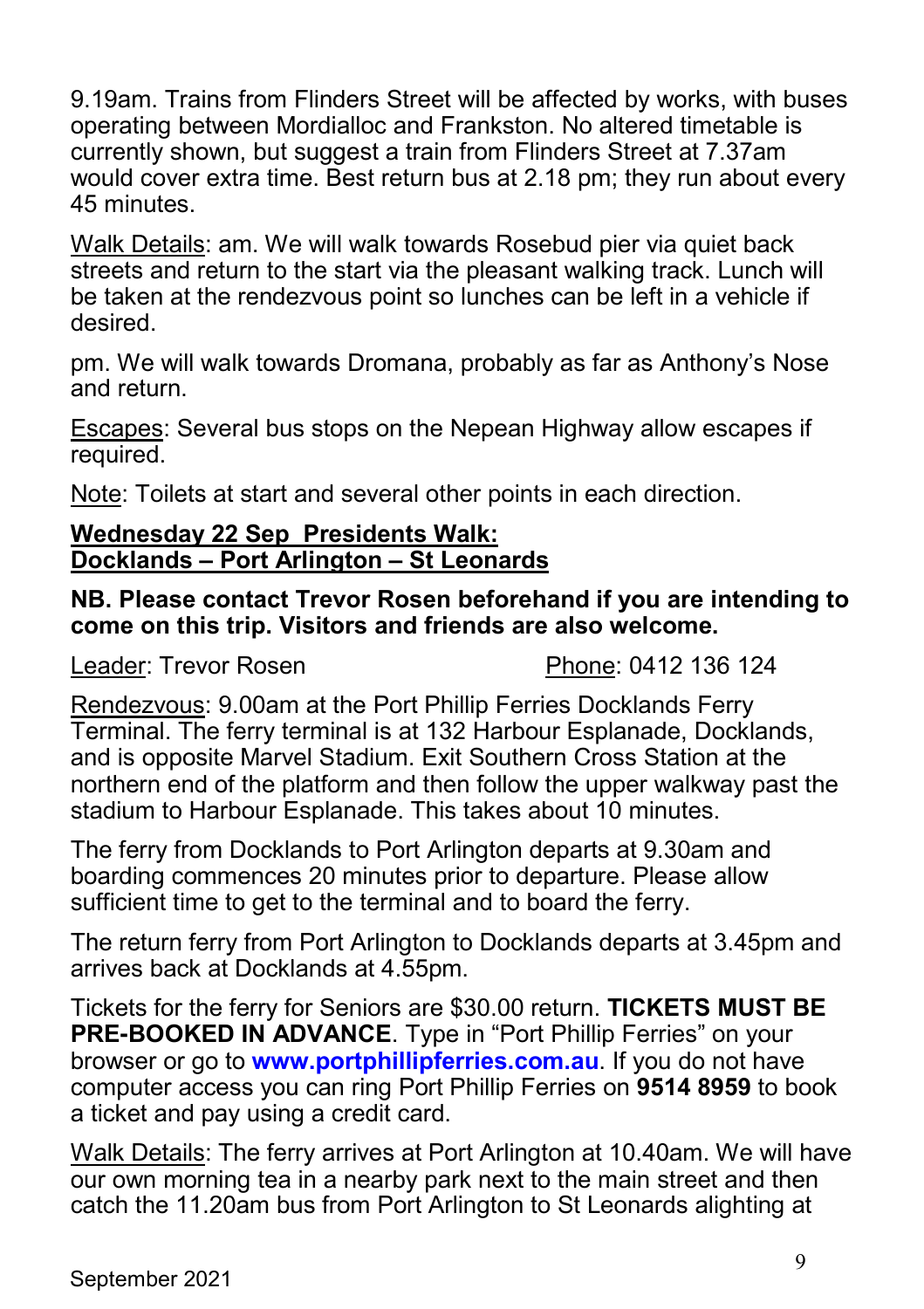Second Avenue. You can use your Myki card on the bus. We will then walk back along the coastal path next to the beach past Indented Head and back to Port Arlington. This walk is approximately 10 km. and is flat and easy with beautiful views across the bay. There are toilets along the way. Bring your own lunch and we will stop in a park on the way. Depending on the time, when we arrive back at Port Arlington we can have afternoon tea at a café near the pier before catching the 3.45pm ferry back to Docklands.

An alternative shorter walk will also be available which will be led by David Watkins heading in a westerly direction from the pier around the foreshore of Port Arlington (the "Ramblers Walk").

For those who do not wish to do either of these walks there are shops, cafes and parks in Port Arlington.

Escapes: If anyone does not wish to catch the 3.45pm return ferry to Docklands, buses depart for Geelong Station (Route 60) at the stop at the corner of Harding and Newcombe Streets, in the centre of Port Arlington at 11.32am 12.14, 12.53, 1.37, 2.16 & 4.23pm. Trains from Geelong to Southern Cross depart at 12.32pm and then every 20 mins.

Grading: Easy **Distance: 10 km approx.** 

Morning Tea: Bring your own to have before we catch the 11.20am bus to St Leonards.

**Lunch: Bring your own to have on the walk.** 

#### **Sunday 26 Sep Millionaire's Walk: Sorrento – Portsea**

#### **NB. You must contact the leader if you intend to come on this walk.**

Leader: Neale Oxley **Phone: 0407 525 966** 

Rendezvous: Rotunda, Sorrento Front Beach, Melway 157 B7, 9:30am.

Grading: Medium **Distance:** 10 km.

Transport: Private car. There is free parking until 1st November in the car park west of the Sorrento Pier or on Point Nepean Road.

Morning Tea: 9:30am at the Rotunda. Lunch in Portsea Park.

Walk Details: This is a clifftop and beach walk past Sorrento Railway Station, Sorrento Park and the remains of Fort Franklin. Sand accretion at Point McArthur in recent years has made it possible to walk from Point King to Portsea (through 1.8 km of soft sand). There are some steep stairs from beach to clifftop and vice versa. Return to Sorrento via Point Nepean Rd footpath. Toilets at Sorrento and Portsea.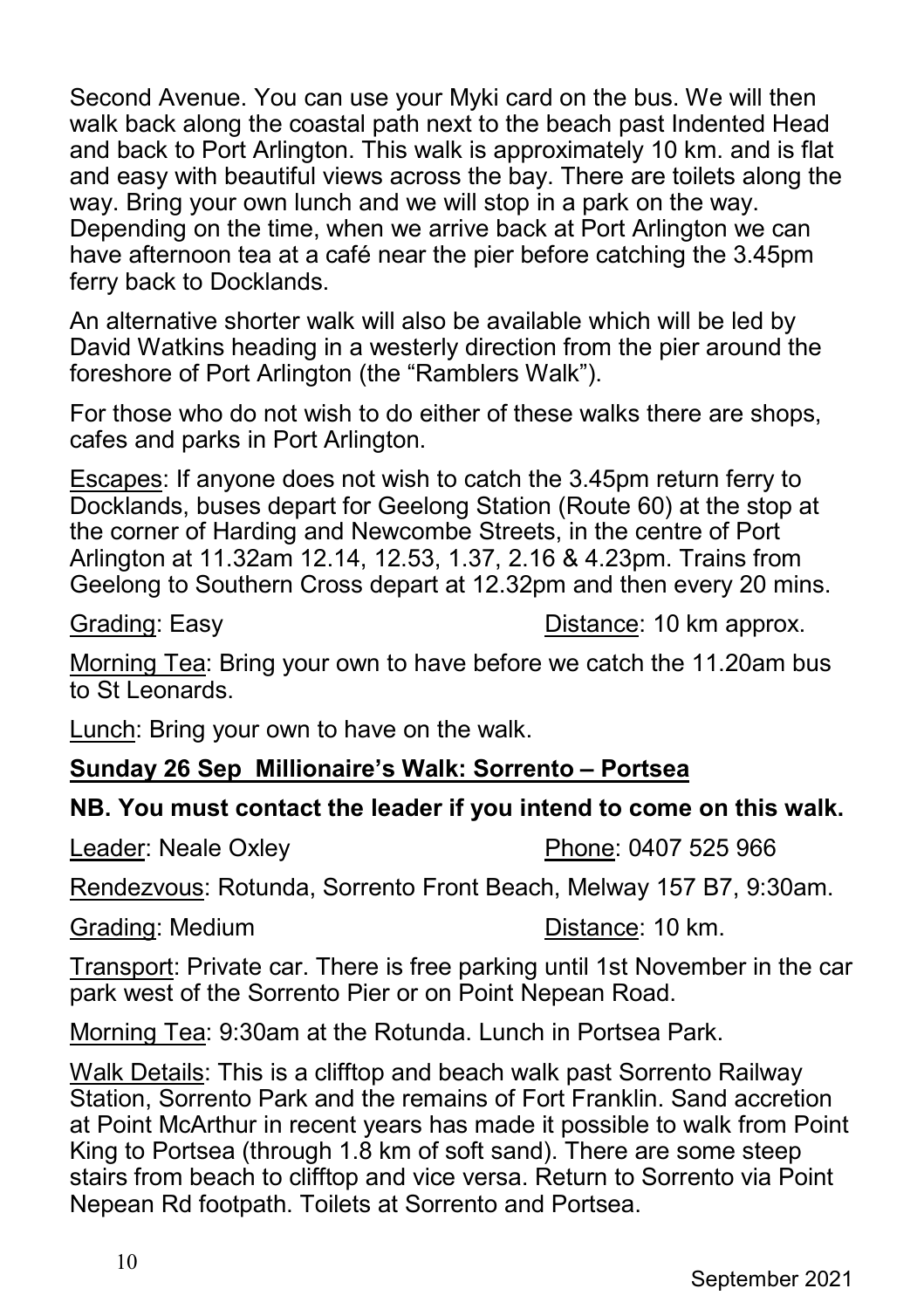Escapes: Point King Road, Shelley Beach Access Path.

### **Monday 27 Sep Easy Metro – Westerfolds Ramble**

Leader: David Ellis Phone: 0402 392 786

Rendezvous: 9.20 am at Box Hill Railway Station, Bus Terminal #5.

Morning Tea: 10.10 am at Westerfolds Park Picnic area, Porter Street entrance, Melway 33 E3.

Lunch: 12.00 am at same location, Westerfolds Park Picnic area, Melway 33 E3.

Maps: Melway 21 & 33 Distance: 9 km.

Grading: Easy with two short pinches.

Transport: 8.36 am Blackburn train ex Flinders Street, arrives Box Hill 9.12 am, then the 9.45 Bus #293 to Porter Street arriving at 10.10 am via Doncaster Shopping town. Return via various buses from Miniature Railway at Main Street, Eltham, Melway 21 H10.

Walk Details: a.m 5 km loop via Odyssey House / Swing Bridge returning via interesting side street back to Porter St Entrance.

p.m Walk through Westerfolds Park to Fitzsimons Lane or Eltham Miniature Railway.

# **Wednesday 29 Sep Point Cook Coastal Walk**

Leader: John Ackerman Phone: 9337 1164

**flightpath123@outlook.com**

Rendezvous: Williams Landing Railway Station.

Map: Melway 208 Grading: Easy Distance: 10.8 km.

Transport: 8:47 or 9:07am Flinders Street to Werribee train alighting at Williams Landing Station. Take care not to catch a Werribee Express that will not stop at WLS. These trains arrive at Footscray at 8:59 and 9:19 respectively. Arrival at Williams Landing at 9:27 and 9:47. We will board the 497 Saltwater Estate Bus at 10:05am.

Travel By Car: Park at Point Cook Reserve (Melway 208 A10) at 10:25. Return to the vehicle by boarding the 497 at the end of the walk.

Morning Tea: At Point Cook Reserve at 10:30am.

Lunch: Homestead Park at 1:00pm.

Walk Details: Surfaced road for part of the way. Hugs the coast and very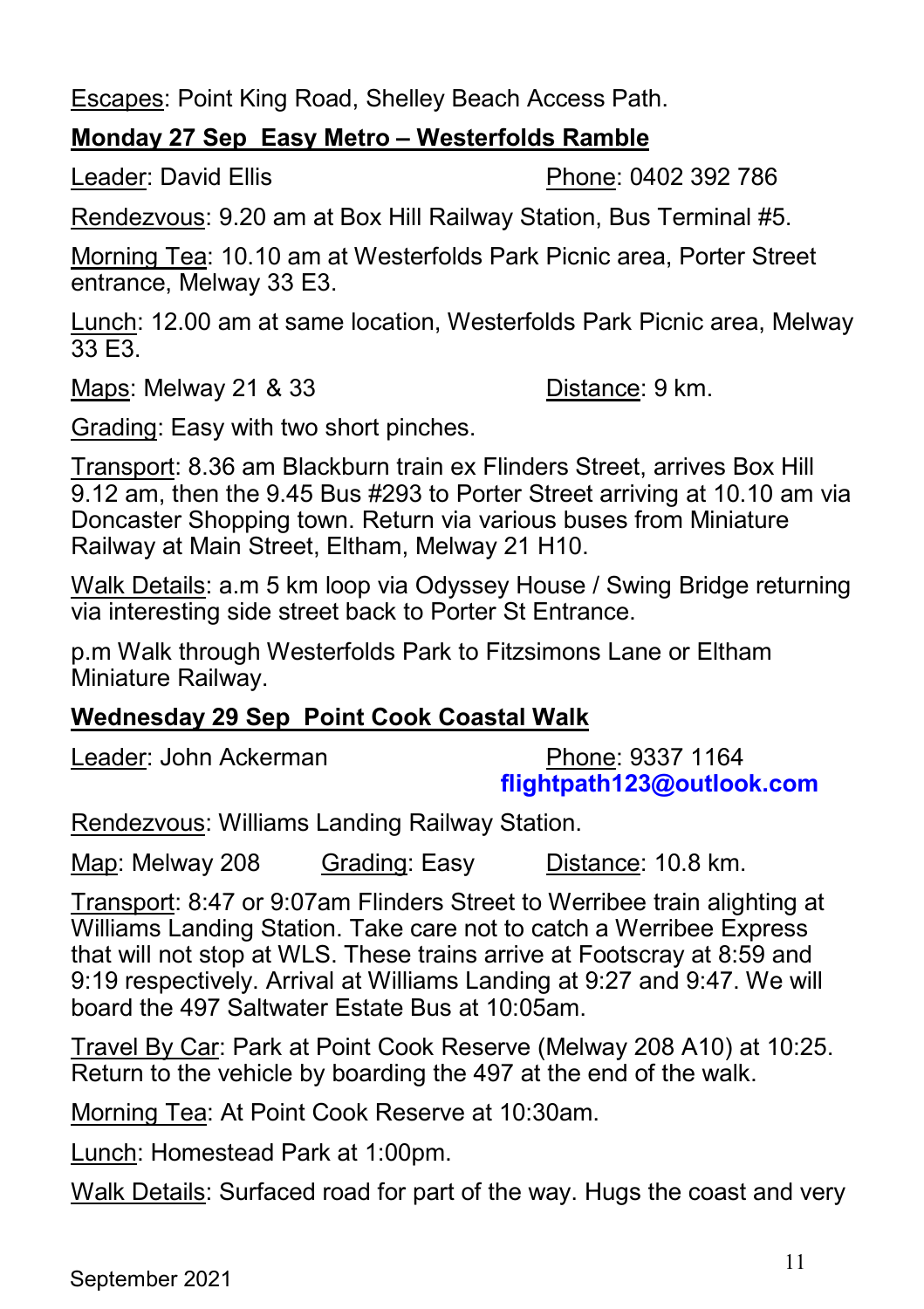pleasant in good weather. Estimated time of finish is 2:30pm. Bus departs at 2:40pm.

# **OCTOBER PROGRAM**

### **Sunday 3 Oct Mt Donna Buang – Ben Cairn**

#### **NB. You must contact the leader if you intend to come on this walk.**

Leader: Trevor Rosen **Phone: 0412 136 124** 

#### **Monday 4 Oct Tootgarook Wetlands**

Leader: Ian Bell **Phone: 5982 1727** 

Rendezvous & Morning Tea: 9:45am at Melway 170 A1, Pt Nepean Road, opposite Boneo Road on the foreshore.

Maps: Melway 169 & 170 Grading: Easy Distance: 12 km.

Transport: Private car.

Description: No Covid, no fires, no floods, no cyclones, no hills. Starting on Rosebud Foreshore, through laneways and parks to Tootgarook Wetlands, Truemans Road Reserve and Quinns Park via Toot Village to the foreshore and return.

#### **Wednesday 6 Oct Hurstbridge – Flat Rock – Wattle Glen**

Leader: John Rankin **Phone: 0408 373 148** 

#### **Friday–Monday 8–11 Oct Base Undercover – Mt Buller**

#### **NB. You must contact the leader if you intend to come on this walk.**

Leaders: Jenny Hosking Phone: 0423 627 232

**Tuesday 12 Oct Social Lunch – Charles Dickens Tavern**

Leader: Barry Revill **Phone: 9555 1114** 

#### **Wednesday 13 Oct Kew – Box Hill**

**Sunday 17 Oct Trentham – Radio Springs**

Leader: Keith Tupper Phone: 9457 2595

# **NB. You must contact the leader if you intend to come on this walk.**

Leader: Terry Simpson Phone: 0400 037 291

12

Alexia Morgan 0481 616 797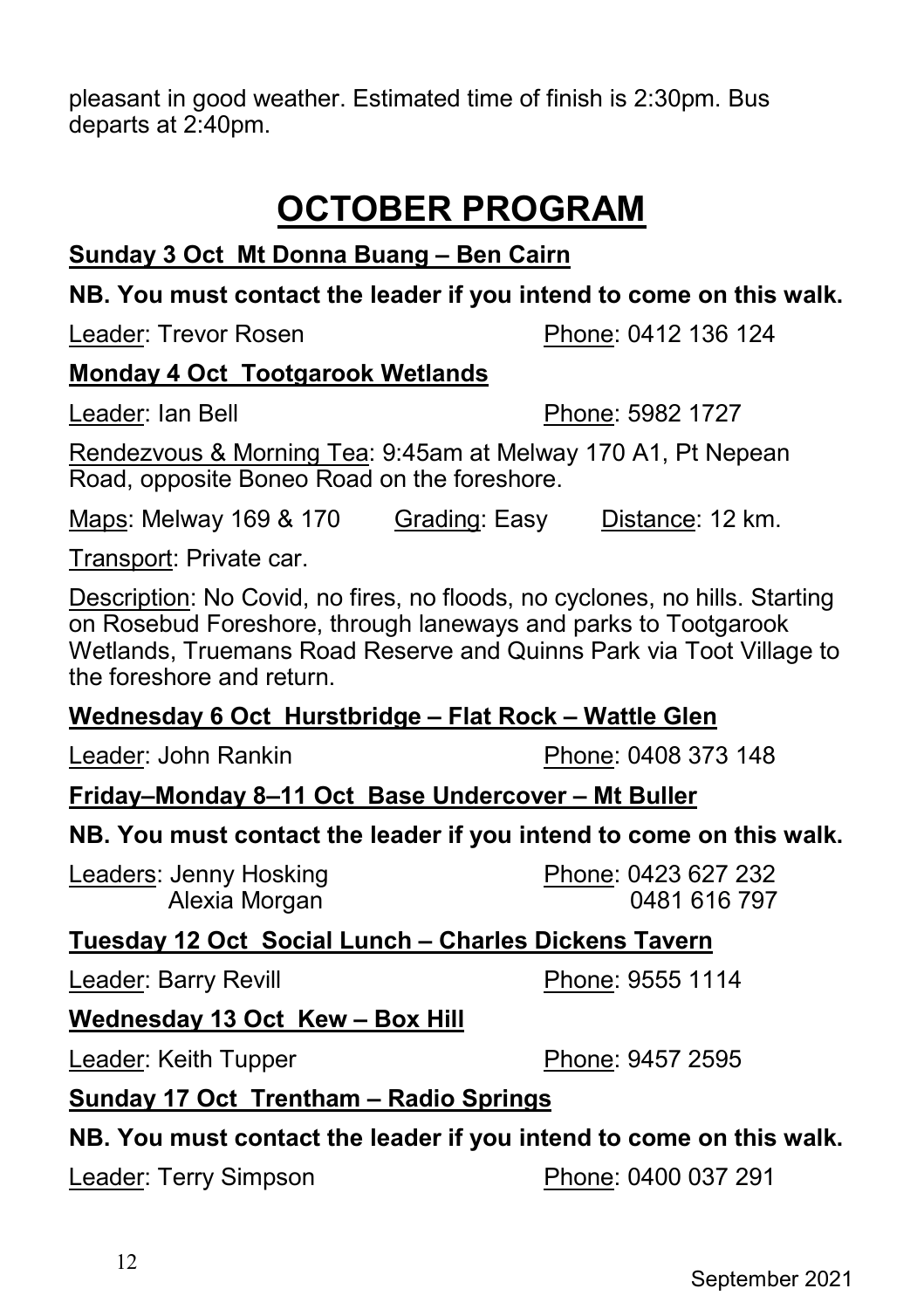### **Monday 18 Oct Drouin Town and Tree Walk**

Leader: Alex Hordijenko Phone: 9383 3257

**Wednesday 20 Oct Combined with 3rd Wednesday – Frankston – Botanical Gardens – Seaford**

Leader: Les Littlejohn Phone: 5987 2215

**3rd Wed 20 Oct Botanical Gardens – Seaford**

Leader: Jenny Hosking **Phone: 0423 627 232** 

# **Monday 25 Oct Easy Metro – Brighton – St Kilda**

Leader: Richard Bowen Phone: 9885 0438

# **Wednesday 27 Oct Oak Park – Moonee Ponds Creek – Royal Park**

Leader: Gordon Proudfoot Phone: 9717 0909

**Friday-Monday 29 Oct – 1 Nov Base Undercover – Mt Hotham**

**NB. You must contact the leader if you intend to come on this walk.**

Leader: Stuart Galloway **Phone: 0421 5600** 

# **Forthcoming Activities**

**Friday 8th October to Monday 11th October 2021**: Mt Buller, Base Undercover with Day walks (grading: medium). Three nights at the Club's lodge. Email leader(s) if you are interested ASAP. Accommodation: \$40 per night for Members and \$50 per night for Visitors. **Leaders: Alexia Morgan on 0481 616 797 or email alexiamorgan04@gmail.com and Jenny Hosking on 0423 627 232 or email jenniferlhosking@gmail.com.**

The Mt Hotham base undercover trip is now not happening due to reluctance of people committing to extended travel at present.

# **Tuesday Social Lunches**

For some years Barry Revill has organised a **Talk Over Lunch** social get together at the **Charles Dickens Tavern Bistro** every month on the second Tuesday with limited attendance. The club survey indicated that a good proportion of the membership are still interested in a club social event.

At the recent meeting of the activities sub-committee it was agreed that these lunches should be classed as an activity and be listed as such in the monthly circular.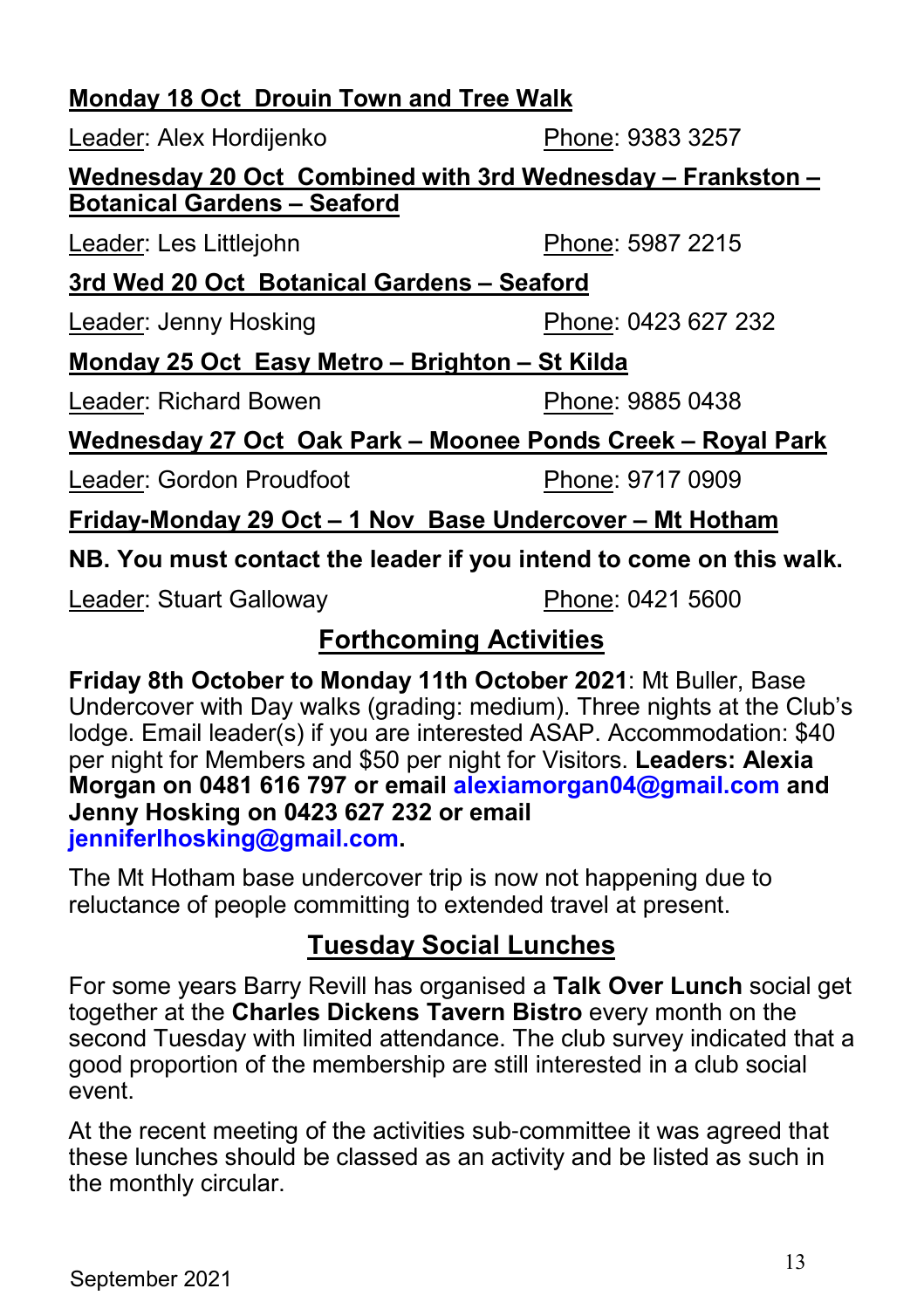It was also agreed that the venue for lunch and organiser would be changed for every alternate month; even months of the year to remain at the **Charles Dickens Tavern** and odd months at an alternate venue and organised by different members each month. The lunch venue would need to be very easily accessible by public transport, have plenty of car parking and a reasonably priced varied menu. It could be a garden centre, RSL, sporting club, cafe, in fact anywhere that meets the above criteria and is not too far from the city. We are hoping this can commence this coming September. An optional short walk prior to lunch could be included if wished.

If you know of a good venue for lunch why not organise one of these lunches for the second Tuesday of September & November 2021 or January & March 2022? If you would like to organise a lunch or have more information please contact me on **9870 3782** or **Jenny Hosking** on **0423 627 232**.

David Watkins.

# **New Members**

Five new Members have been admitted to the Club by the Executive Committee meeting over the past couple of months: Ingrid Green, Rebecca Verkes, Robbie Verkes, Noriko (Nory) Farrell and Tony Edwards. We welcome these Members to the Club and wish them many happy years of walking and participating in other Club activities.

# **The Melbourne Walker Magazine**

Long-standing members may remember *The Melbourne Walker* magazine, which was published annually by the Club from 1929 to 1991. Old copies of this magazine are being scanned and placed on the Club's website. This is an ongoing process, but copies that have been scanned so far can be viewed at:

**www.melbournewalkingclub.org/photo-gallery/the-melbourne-walker**

# **Goldfields Track: March to September 2021 Fourteen One Day Walks**

Leader: Kim Rosen **Phone: 0422 804 816 kimtjrosen@yahoo.com**

The Goldfields Track walk is being completed as a series of one day Sunday walks, except for the last 3 sections which will be done from a base in Bendigo (2 or 3 nights staying at a central motel).

This is a Combined Walk with The Boroondara Bushwalkers Club with a maximum of 8 members from each club walking on any one day. It's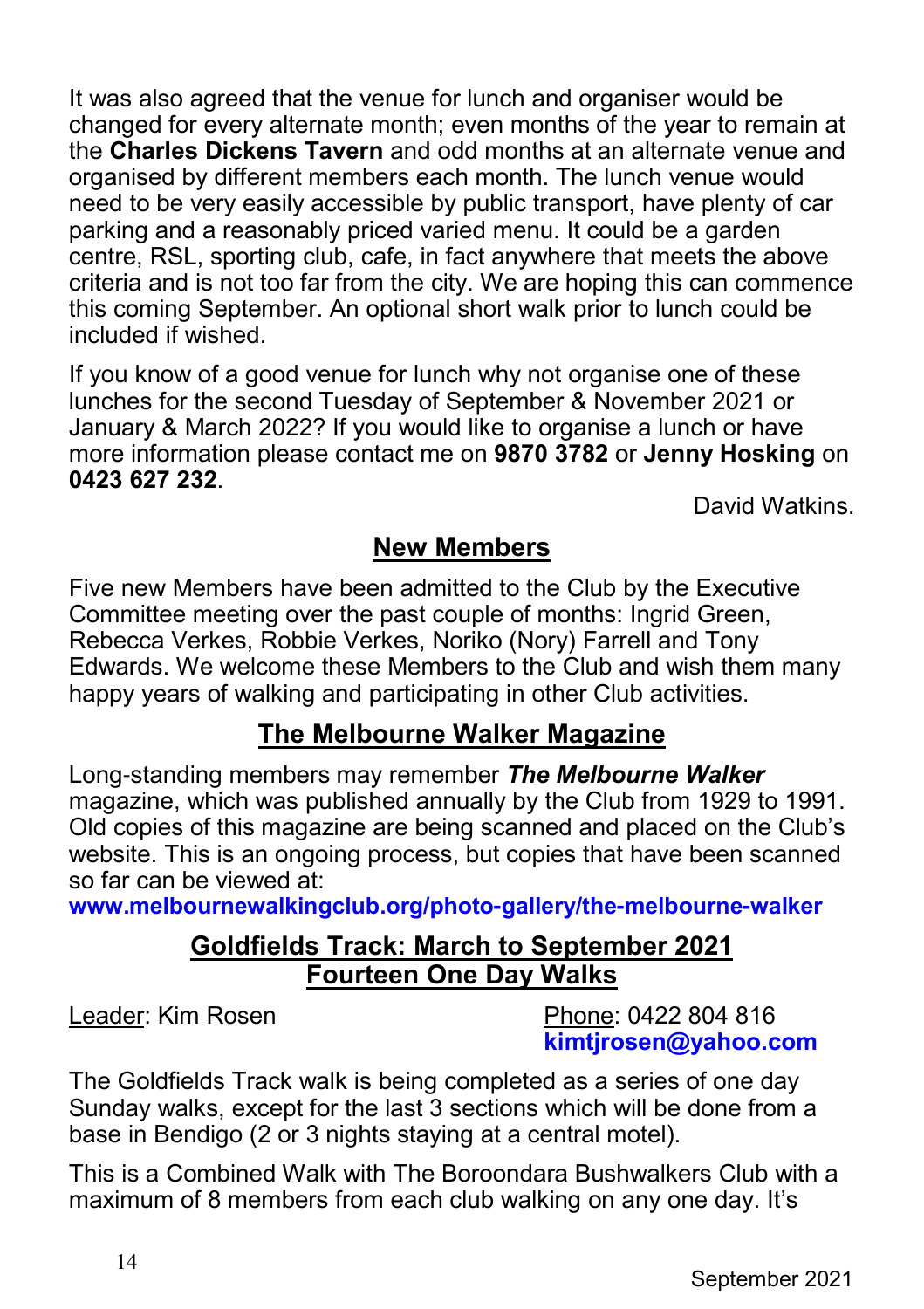possible that there will be 1-3 vacancies for MWC walkers on some of the individual walks, so please contact Kim Rosen (see details above) if you are interested in walking particular sections. It is essential that you confirm with Kim that there is a vacancy prior to attending any walk. Please note that a car shuttle is needed on each of the 14 day walks.

The dates planned for the remaining sections are:

- GT 12 : Friday 3 September (Stay night in Bendigo
- GT 13 : Saturday 4 September (Stay night in Bendigo)
- GT 14 : Sunday 5 September, THE END!

See details for these remaining walks in this circular.

# **Bushwalking News Victoria (BNV)**

The Melbourne Walking Club is affiliated with Bushwalking Victoria which publishes **"Bushwalking News"** monthly on the Internet. The Current and past BNV's can be read on their web page:



**Bushwalking Victoria** 

**http://www.bushwalkingvictoria.org.au/what-we-do/publications/newsletters**

| 2021/22 Subscriptions - Due 30 June 2021                                                                                                                                                                |                      |  |  |
|---------------------------------------------------------------------------------------------------------------------------------------------------------------------------------------------------------|----------------------|--|--|
| Rates for 2021/22 are as follows:<br>Members -- Within Victoria and aged under 80 years<br>-- Outside Victoria<br>-- Aged 80 years and over                                                             | \$65<br>\$60<br>\$60 |  |  |
| Note: Life Members and those who have been members for 50<br>years or more are not required to pay annual subscriptions.                                                                                |                      |  |  |
| The following discounts apply:<br>Prompt Payment: \$5 (for payment by 30 June 2021).<br>Emailed Circular (not by post): \$10 (for 12 months).                                                           |                      |  |  |
| Please send a cheque payable "Melbourne Walking Club Inc" to:<br>Mr T. Simpson, 10 Ti Tree Av, Bonbeach, Vic, 3196.                                                                                     |                      |  |  |
| Or                                                                                                                                                                                                      |                      |  |  |
| By bank transfer to the Club's general account:<br>Account Name: Melbourne Walking Club Inc.<br>BSB: 063-000, Account No: 1078 3218.<br>Please ensure that you clearly state your name on the transfer. |                      |  |  |
| Terry Simpson, Treasurer, MWC.                                                                                                                                                                          |                      |  |  |